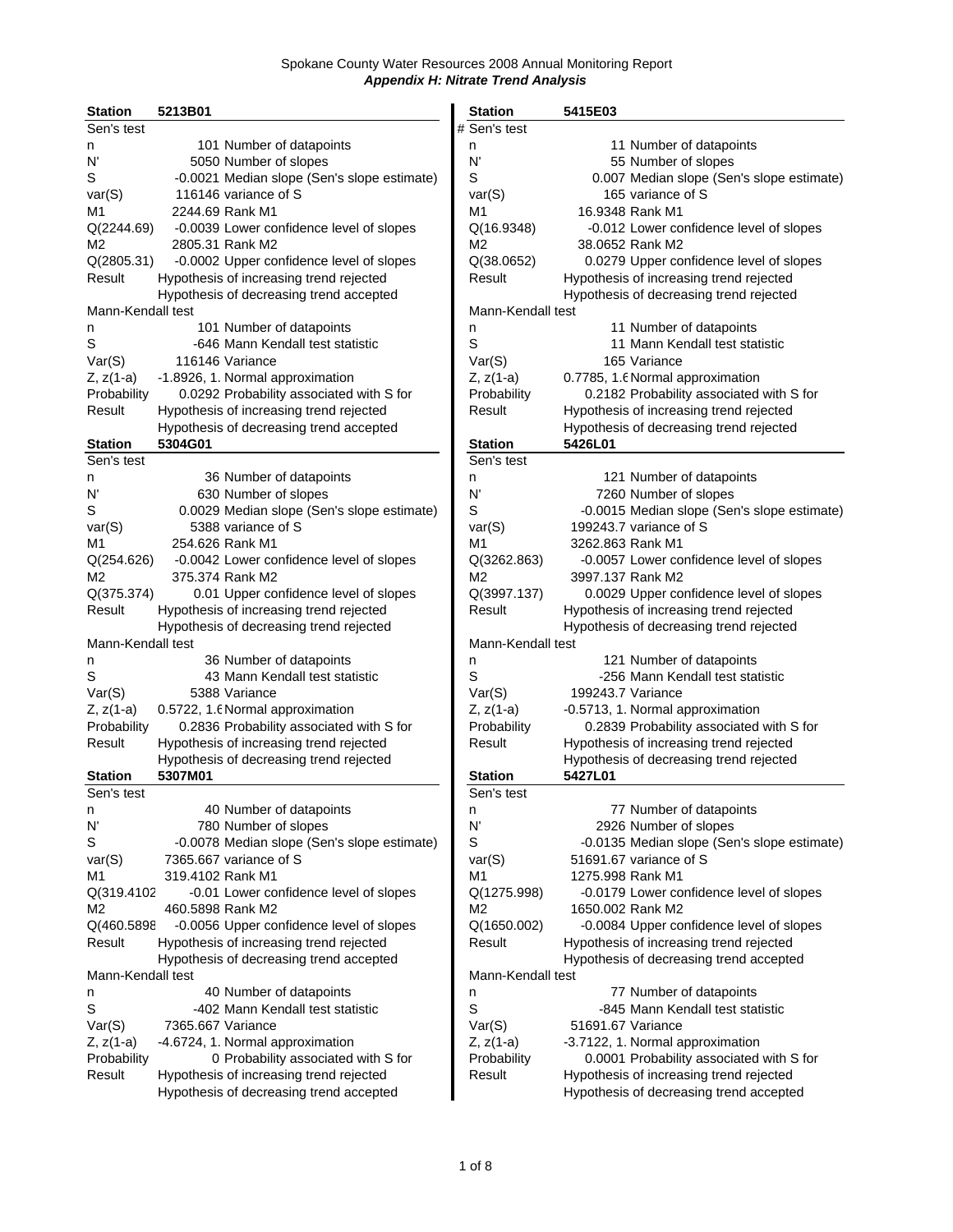| <b>Station</b>    | 5308A02           |                                             | <b>Station</b>    | 5505D01           |                                          |
|-------------------|-------------------|---------------------------------------------|-------------------|-------------------|------------------------------------------|
| Sen's test        |                   |                                             | Sen's test        |                   |                                          |
| n                 |                   | 91 Number of datapoints                     | n                 |                   | 47 Number of datapoints                  |
| N'                |                   | 4095 Number of slopes                       | N'                |                   | 1081 Number of slopes                    |
| S                 |                   | -0.0052 Median slope (Sen's slope estimate) | S                 |                   | 0.0073 Median slope (Sen's slope estim   |
| var(S)            |                   | 85082 variance of S                         | var(S)            |                   | 11891 variance of S                      |
| M1                | 1807.586 Rank M1  |                                             | M1                | 450.8098 Rank M1  |                                          |
| Q(1807.586        |                   | -0.0061 Lower confidence level of slopes    | Q(450.8098)       |                   | 0.002 Lower confidence level of slopes   |
| M2                | 2287.414 Rank M2  |                                             | M2                | 630.1902 Rank M2  |                                          |
| Q(2287.414        |                   | -0.0041 Upper confidence level of slopes    | Q(630.1902)       |                   | 0.0128 Upper confidence level of slopes  |
| Result            |                   |                                             | Result            |                   | Hypothesis of increasing trend accepted  |
|                   |                   | Hypothesis of increasing trend rejected     |                   |                   |                                          |
|                   |                   | Hypothesis of decreasing trend accepted     |                   |                   | Hypothesis of decreasing trend rejected  |
| Mann-Kendall test |                   |                                             | Mann-Kendall test |                   |                                          |
| n                 |                   | 91 Number of datapoints                     | n                 |                   | 47 Number of datapoints                  |
| S                 |                   | -2125 Mann Kendall test statistic           | $\mathsf S$       |                   | 236 Mann Kendall test statistic          |
| Var(S)            |                   | 85082 Variance                              | Var(S)            |                   | 11891 Variance                           |
| Z, z(1-a)         |                   | -7.2817, 1. Normal approximation            | Z, z(1-a)         |                   | 2.1551, 1.6 Normal approximation         |
| Probability       |                   | 0 Probability associated with S for         | Probability       |                   | 0.0156 Probability associated with S for |
| Result            |                   | Hypothesis of increasing trend rejected     | Result            |                   | Hypothesis of increasing trend accepted  |
|                   |                   | Hypothesis of decreasing trend accepted     |                   |                   | Hypothesis of decreasing trend rejected  |
| <b>Station</b>    | 5308H01           |                                             | <b>Station</b>    | 5507A04           |                                          |
| Sen's test        |                   |                                             | Sen's test        |                   |                                          |
| n                 |                   | 42 Number of datapoints                     | n                 |                   | 50 Number of datapoints                  |
| N'                |                   | 861 Number of slopes                        | N'                |                   | 1225 Number of slopes                    |
| S                 |                   | -0.0056 Median slope (Sen's slope estimate) | S                 |                   | -0.0027 Median slope (Sen's slope estim  |
| var(S)            |                   | 8513.333 variance of S                      | var(S)            |                   | 14286.67 variance of S                   |
| M1                | 354.6098 Rank M1  |                                             | M1                | 514.1891 Rank M1  |                                          |
|                   |                   |                                             |                   |                   |                                          |
| Q(354.6098        |                   | -0.0091 Lower confidence level of slopes    | Q(514.1891)       |                   | -0.0042 Lower confidence level of slopes |
| M2                | 506.3902 Rank M2  |                                             | M2                | 710.8109 Rank M2  |                                          |
| Q(506.3902        |                   | -0.0018 Upper confidence level of slopes    | Q(710.8109)       |                   | -0.0009 Upper confidence level of slopes |
| Result            |                   | Hypothesis of increasing trend rejected     | Result            |                   | Hypothesis of increasing trend rejected  |
|                   |                   | Hypothesis of decreasing trend accepted     |                   |                   | Hypothesis of decreasing trend accepted  |
| Mann-Kendall test |                   |                                             | Mann-Kendall test |                   |                                          |
| n                 |                   | 42 Number of datapoints                     | n                 |                   | 50 Number of datapoints                  |
| S                 |                   | -210 Mann Kendall test statistic            | S                 |                   | -298 Mann Kendall test statistic         |
| Var(S)            | 8513.333 Variance |                                             | Var(S)            | 14286.67 Variance |                                          |
| Z, z(1-a)         |                   | -2.2651, 1. Normal approximation            | $Z, z(1-a)$       |                   | -2.4848, 1. Normal approximation         |
| Probability       |                   | 0.0118 Probability associated with S for    | Probability       |                   | 0.0065 Probability associated with S for |
| Result            |                   | Hypothesis of increasing trend rejected     | Result            |                   | Hypothesis of increasing trend rejected  |
|                   |                   | Hypothesis of decreasing trend accepted     |                   |                   | Hypothesis of decreasing trend accepted  |
| <b>Station</b>    | 5310Q10           |                                             | <b>Station</b>    | 5507H01           |                                          |
| Sen's test        |                   |                                             | Sen's test        |                   |                                          |
| n                 |                   | 23 Number of datapoints                     | n                 |                   | 48 Number of datapoints                  |
| N'                |                   | 253 Number of slopes                        | N'                |                   | 1128 Number of slopes                    |
| S                 |                   | -0.008 Median slope (Sen's slope estimate)  | S                 |                   | 0 Median slope (Sen's slope estim        |
|                   |                   | 1433.667 variance of S                      |                   |                   | 12658.67 variance of S                   |
| var(S)            |                   |                                             | var(S)            | 471.4599 Rank M1  |                                          |
| M1                |                   | 95.357 Rank M1                              | M1                |                   |                                          |
| Q(95.357)         |                   | -0.0173 Lower confidence level of slopes    | Q(471.4599)       |                   | -0.0016 Lower confidence level of slopes |
| M <sub>2</sub>    |                   | 157.643 Rank M2                             | M2                | 656.5401 Rank M2  |                                          |
| Q(157.643)        |                   | 0.0003 Upper confidence level of slopes     | Q(656.5401)       |                   | 0.0015 Upper confidence level of slopes  |
| Result            |                   | Hypothesis of increasing trend rejected     | Result            |                   | Hypothesis of increasing trend rejected  |
|                   |                   | Hypothesis of decreasing trend rejected     |                   |                   | Hypothesis of decreasing trend rejected  |
| Mann-Kendall test |                   |                                             | Mann-Kendall test |                   |                                          |
| n                 |                   | 23 Number of datapoints                     | n                 |                   | 48 Number of datapoints                  |
| S                 |                   | -56 Mann Kendall test statistic             | S                 |                   | -5 Mann Kendall test statistic           |
| Var(S)            | 1433.667 Variance |                                             | Var(S)            | 12658.67 Variance |                                          |
| Z, z(1-a)         |                   | -1.4526, 1. Normal approximation            | $Z, z(1-a)$       |                   | -0.0356, 1. Normal approximation         |
| Probability       |                   | 0.0732 Probability associated with S for    | Probability       |                   | 0.4858 Probability associated with S for |
| Result            |                   | Hypothesis of increasing trend rejected     | Result            |                   | Hypothesis of increasing trend rejected  |
|                   |                   | Hypothesis of decreasing trend rejected     |                   |                   | Hypothesis of decreasing trend rejected  |
|                   |                   |                                             |                   |                   |                                          |

| Station           | 5308A02                                     | <b>Station</b>    | 5505D01                                     |
|-------------------|---------------------------------------------|-------------------|---------------------------------------------|
| Sen's test        |                                             | Sen's test        |                                             |
| n                 | 91 Number of datapoints                     | n                 | 47 Number of datapoints                     |
| N'                | 4095 Number of slopes                       | N'                | 1081 Number of slopes                       |
| S                 | -0.0052 Median slope (Sen's slope estimate) | S                 | 0.0073 Median slope (Sen's slope estimate)  |
| var(S)            | 85082 variance of S                         | var(S)            | 11891 variance of S                         |
| M1                | 1807.586 Rank M1                            | M1                | 450.8098 Rank M1                            |
| Q(1807.586        | -0.0061 Lower confidence level of slopes    | Q(450.8098)       | 0.002 Lower confidence level of slopes      |
| М2                | 2287.414 Rank M2                            | M2                | 630.1902 Rank M2                            |
| Q(2287.414        | -0.0041 Upper confidence level of slopes    | Q(630.1902)       | 0.0128 Upper confidence level of slopes     |
| Result            | Hypothesis of increasing trend rejected     | Result            | Hypothesis of increasing trend accepted     |
|                   |                                             |                   | Hypothesis of decreasing trend rejected     |
|                   | Hypothesis of decreasing trend accepted     |                   |                                             |
| Mann-Kendall test |                                             | Mann-Kendall test |                                             |
| n                 | 91 Number of datapoints                     | n                 | 47 Number of datapoints                     |
| S                 | -2125 Mann Kendall test statistic           | S                 | 236 Mann Kendall test statistic             |
| Var(S)            | 85082 Variance                              | Var(S)            | 11891 Variance                              |
| Z, z(1-a)         | -7.2817, 1. Normal approximation            | $Z, z(1-a)$       | 2.1551, 1.6 Normal approximation            |
| Probability       | 0 Probability associated with S for         | Probability       | 0.0156 Probability associated with S for    |
| Result            | Hypothesis of increasing trend rejected     | Result            | Hypothesis of increasing trend accepted     |
|                   | Hypothesis of decreasing trend accepted     |                   | Hypothesis of decreasing trend rejected     |
| <b>Station</b>    | 5308H01                                     | <b>Station</b>    | 5507A04                                     |
| Sen's test        |                                             | Sen's test        |                                             |
| n                 | 42 Number of datapoints                     | n                 | 50 Number of datapoints                     |
| N'                | 861 Number of slopes                        | N'                | 1225 Number of slopes                       |
| S                 | -0.0056 Median slope (Sen's slope estimate) | S                 | -0.0027 Median slope (Sen's slope estimate) |
| var(S)            | 8513.333 variance of S                      | var(S)            | 14286.67 variance of S                      |
| M1                | 354.6098 Rank M1                            | M1                | 514.1891 Rank M1                            |
| Q(354.6098        | -0.0091 Lower confidence level of slopes    | Q(514.1891)       | -0.0042 Lower confidence level of slopes    |
| М2                | 506.3902 Rank M2                            | M <sub>2</sub>    | 710.8109 Rank M2                            |
| Q(506.3902        | -0.0018 Upper confidence level of slopes    | Q(710.8109)       | -0.0009 Upper confidence level of slopes    |
| Result            | Hypothesis of increasing trend rejected     | Result            | Hypothesis of increasing trend rejected     |
|                   |                                             |                   |                                             |
|                   | Hypothesis of decreasing trend accepted     |                   | Hypothesis of decreasing trend accepted     |
| Mann-Kendall test |                                             | Mann-Kendall test |                                             |
| n                 | 42 Number of datapoints                     | n                 | 50 Number of datapoints                     |
| S                 | -210 Mann Kendall test statistic            | S                 | -298 Mann Kendall test statistic            |
| Var(S)            | 8513.333 Variance                           | Var(S)            | 14286.67 Variance                           |
| Z, z(1-a)         | -2.2651, 1. Normal approximation            | $Z, z(1-a)$       | -2.4848, 1. Normal approximation            |
| Probability       | 0.0118 Probability associated with S for    | Probability       | 0.0065 Probability associated with S for    |
| Result            | Hypothesis of increasing trend rejected     | Result            | Hypothesis of increasing trend rejected     |
|                   | Hypothesis of decreasing trend accepted     |                   | Hypothesis of decreasing trend accepted     |
| Station           | 5310Q10                                     | <b>Station</b>    | 5507H01                                     |
| Sen's test        |                                             | Sen's test        |                                             |
| n                 | 23 Number of datapoints                     | n                 | 48 Number of datapoints                     |
| N'                | 253 Number of slopes                        | N'                | 1128 Number of slopes                       |
| S                 | -0.008 Median slope (Sen's slope estimate)  | S                 | 0 Median slope (Sen's slope estimate)       |
| var(S)            | 1433.667 variance of S                      | var(S)            | 12658.67 variance of S                      |
| M1                | 95.357 Rank M1                              | M1                | 471.4599 Rank M1                            |
| Q(95.357)         | -0.0173 Lower confidence level of slopes    | Q(471.4599)       | -0.0016 Lower confidence level of slopes    |
| М2                | 157.643 Rank M2                             | М2                | 656.5401 Rank M2                            |
| Q(157.643)        |                                             |                   | 0.0015 Upper confidence level of slopes     |
|                   | 0.0003 Upper confidence level of slopes     | Q(656.5401)       |                                             |
| Result            | Hypothesis of increasing trend rejected     | Result            | Hypothesis of increasing trend rejected     |
|                   | Hypothesis of decreasing trend rejected     |                   | Hypothesis of decreasing trend rejected     |
| Mann-Kendall test |                                             | Mann-Kendall test |                                             |
| n                 | 23 Number of datapoints                     | n                 | 48 Number of datapoints                     |
| S                 | -56 Mann Kendall test statistic             | S                 | -5 Mann Kendall test statistic              |
| Var(S)            | 1433.667 Variance                           | Var(S)            | 12658.67 Variance                           |
| Z, z(1-a)         | -1.4526, 1. Normal approximation            | $Z, z(1-a)$       | -0.0356, 1. Normal approximation            |
| Probability       | 0.0732 Probability associated with S for    | Probability       | 0.4858 Probability associated with S for    |
| Result            | Hypothesis of increasing trend rejected     | Result            | Hypothesis of increasing trend rejected     |
|                   | Hypothesis of decreasing trend rejected     |                   | Hypothesis of decreasing trend rejected     |
|                   |                                             |                   |                                             |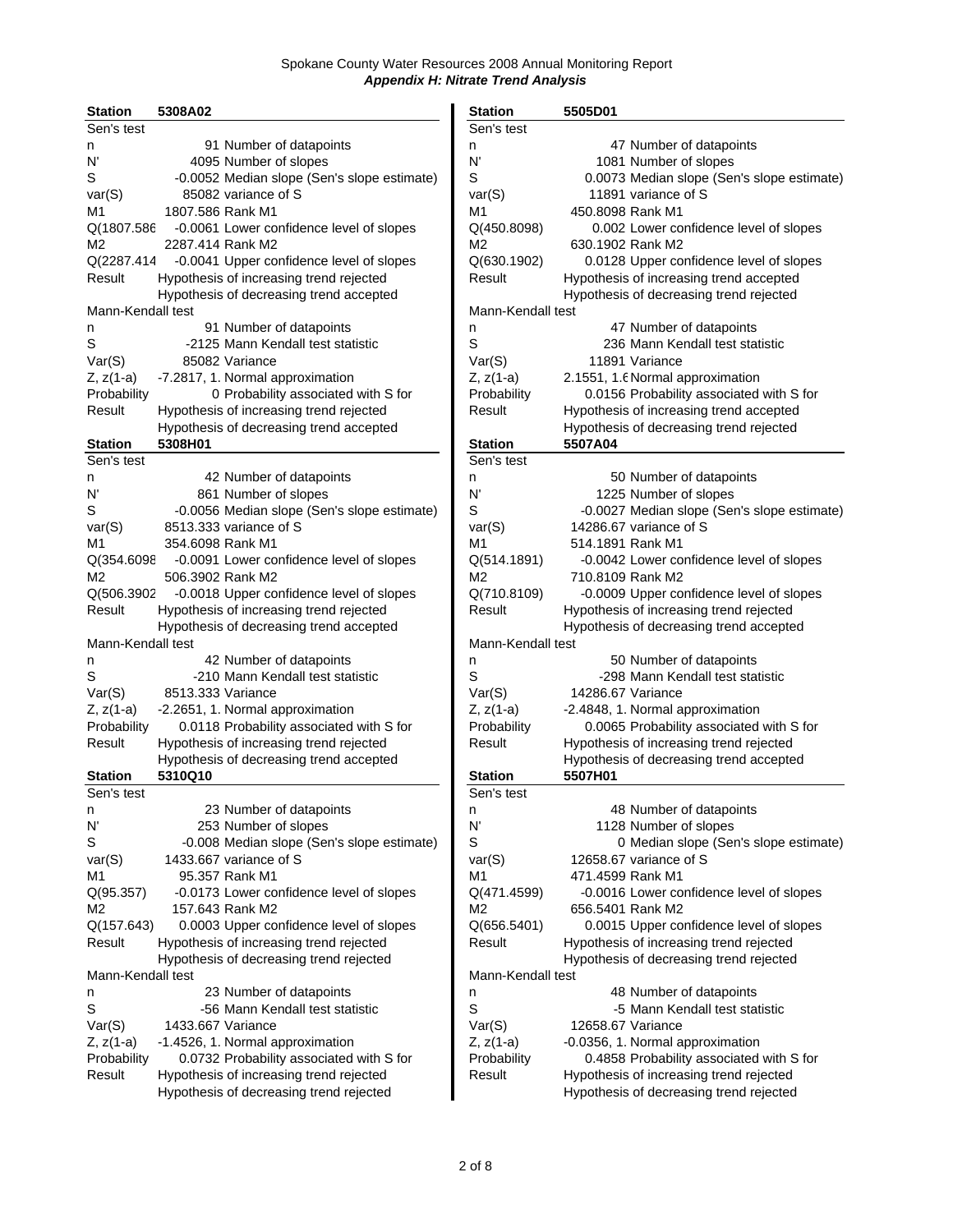| <b>Station</b>    | 5311J05           |                                             | <b>Station</b>    | 5508M01                                  |
|-------------------|-------------------|---------------------------------------------|-------------------|------------------------------------------|
| Sen's test        |                   |                                             | Sen's test        |                                          |
| n                 |                   | 55 Number of datapoints                     | n                 | 49 Number of datapoints                  |
| N'                |                   | 1485 Number of slopes                       | N'                | 1176 Number of slopes                    |
| S                 |                   | -0.0028 Median slope (Sen's slope estimate) | S                 | 0 Median slope (Sen's slope estim        |
| var(S)            |                   | 18972 variance of S                         | var(S)            | 13457.67 variance of S                   |
| M1                | 629.2098 Rank M1  |                                             | M <sub>1</sub>    | 492.5841 Rank M1                         |
| Q(629.2098        |                   | -0.0048 Lower confidence level of slopes    | Q(492.5841)       | -0.0006 Lower confidence level of slope: |
| M2                | 855.7902 Rank M2  |                                             | M2                | 683.4159 Rank M2                         |
| Q(855.7902        |                   | -0.0007 Upper confidence level of slopes    | Q(683.4159)       | 0.0005 Upper confidence level of slopes  |
| Result            |                   | Hypothesis of increasing trend rejected     | Result            | Hypothesis of increasing trend rejected  |
|                   |                   | Hypothesis of decreasing trend accepted     |                   | Hypothesis of decreasing trend rejected  |
| Mann-Kendall test |                   |                                             | Mann-Kendall test |                                          |
| n                 |                   | 55 Number of datapoints                     | n                 | 49 Number of datapoints                  |
| S                 |                   | -296 Mann Kendall test statistic            | S                 | -21 Mann Kendall test statistic          |
|                   |                   | 18972 Variance                              |                   | 13457.67 Variance                        |
| Var(S)            |                   |                                             | Var(S)            |                                          |
| Z, z(1-a)         |                   | -2.1417, 1. Normal approximation            | $Z, z(1-a)$       | -0.1724, 1. Normal approximation         |
| Probability       |                   | 0.0161 Probability associated with S for    | Probability       | 0.4316 Probability associated with S for |
| Result            |                   | Hypothesis of increasing trend rejected     | Result            | Hypothesis of increasing trend rejected  |
|                   |                   | Hypothesis of decreasing trend accepted     |                   | Hypothesis of decreasing trend rejected  |
| <b>Station</b>    | 5311J07           |                                             | <b>Station</b>    | 5508M02                                  |
| Sen's test        |                   |                                             | Sen's test        |                                          |
| n                 |                   | 52 Number of datapoints                     | n                 | 52 Number of datapoints                  |
| N'                |                   | 1326 Number of slopes                       | N                 | 1326 Number of slopes                    |
| S                 |                   | -0.0025 Median slope (Sen's slope estimate) | S                 | 0.0003 Median slope (Sen's slope estin   |
| var(S)            |                   | 16057.33 variance of S                      | var(S)            | 16058.33 variance of S                   |
| M1                | 558.7748 Rank M1  |                                             | M1                | 558.7716 Rank M1                         |
| Q(558.7748        |                   | -0.0044 Lower confidence level of slopes    | Q(558.7716)       | -0.0003 Lower confidence level of slopes |
| M <sub>2</sub>    | 767.2252 Rank M2  |                                             | M2                | 767.2284 Rank M2                         |
| Q(767.2252        |                   | -0.0006 Upper confidence level of slopes    | Q(767.2284)       | 0.0009 Upper confidence level of slopes  |
| Result            |                   | Hypothesis of increasing trend rejected     | Result            | Hypothesis of increasing trend rejected  |
|                   |                   | Hypothesis of decreasing trend accepted     |                   | Hypothesis of decreasing trend rejected  |
| Mann-Kendall test |                   |                                             | Mann-Kendall test |                                          |
| n                 |                   | 52 Number of datapoints                     | n                 | 52 Number of datapoints                  |
| S                 |                   | -277 Mann Kendall test statistic            | S                 | 128 Mann Kendall test statistic          |
| Var(S)            | 16057.33 Variance |                                             | Var(S)            | 16058.33 Variance                        |
| Z, z(1-a)         |                   | -2.1781, 1. Normal approximation            | Z, z(1-a)         | 1.0022, 1.6 Normal approximation         |
| Probability       |                   | 0.0147 Probability associated with S for    | Probability       | 0.1581 Probability associated with S for |
| Result            |                   | Hypothesis of increasing trend rejected     | Result            | Hypothesis of increasing trend rejected  |
|                   |                   | Hypothesis of decreasing trend accepted     |                   | Hypothesis of decreasing trend rejected  |
| <b>Station</b>    | 5312C01           |                                             | <b>Station</b>    | 5515C01                                  |
| Sen's test        |                   |                                             | Sen's test        |                                          |
| n                 |                   | 43 Number of datapoints                     | n                 | 50 Number of datapoints                  |
| N'                |                   | 903 Number of slopes                        | N'                | 1225 Number of slopes                    |
| S                 |                   | 0 Median slope (Sen's slope estimate)       | S                 | -0.0092 Median slope (Sen's slope estin  |
| var(S)            |                   | 9130.333 variance of S                      | var(S)            | 14291.67 variance of S                   |
| M1                | 372.9078 Rank M1  |                                             | M1                | 514.172 Rank M1                          |
| Q(372.9078        |                   | -0.0025 Lower confidence level of slopes    | Q(514.172)        | -0.0164 Lower confidence level of slopes |
| M <sub>2</sub>    | 530.0922 Rank M2  |                                             | M2                | 710.828 Rank M2                          |
| Q(530.0922        |                   | 0.0044 Upper confidence level of slopes     | Q(710.828)        | -0.0027 Upper confidence level of slope: |
|                   |                   |                                             |                   |                                          |
| Result            |                   | Hypothesis of increasing trend rejected     | Result            | Hypothesis of increasing trend rejected  |
|                   |                   | Hypothesis of decreasing trend rejected     |                   | Hypothesis of decreasing trend accepted  |
| Mann-Kendall test |                   |                                             | Mann-Kendall test |                                          |
| n                 |                   | 43 Number of datapoints                     | n                 | 50 Number of datapoints                  |
| S                 |                   | 3 Mann Kendall test statistic               | S                 | -263 Mann Kendall test statistic         |
| Var(S)            | 9130.333 Variance |                                             | Var(S)            | 14291.67 Variance                        |
| Z, z(1-a)         |                   | 0.0209, 1.6 Normal approximation            | $Z, z(1-a)$       | -2.1916, 1. Normal approximation         |
| Probability       |                   | 0.4917 Probability associated with S for    | Probability       | 0.0142 Probability associated with S for |
| Result            |                   | Hypothesis of increasing trend rejected     | Result            | Hypothesis of increasing trend rejected  |
|                   |                   | Hypothesis of decreasing trend rejected     |                   | Hypothesis of decreasing trend accepted  |

| <b>Station</b>    | 5311J05                                            | <b>Station</b>    | 5508M01                                            |
|-------------------|----------------------------------------------------|-------------------|----------------------------------------------------|
| Sen's test        |                                                    | Sen's test        |                                                    |
| n                 | 55 Number of datapoints                            | n                 | 49 Number of datapoints                            |
| N'                | 1485 Number of slopes                              | N                 | 1176 Number of slopes                              |
| S                 | -0.0028 Median slope (Sen's slope estimate)        | S                 | 0 Median slope (Sen's slope estimate)              |
| var(S)            | 18972 variance of S                                | var(S)            | 13457.67 variance of S                             |
| M1                | 629.2098 Rank M1                                   | M1                | 492.5841 Rank M1                                   |
| Q(629.2098        | -0.0048 Lower confidence level of slopes           | Q(492.5841)       | -0.0006 Lower confidence level of slopes           |
| М2                | 855.7902 Rank M2                                   | M2                | 683.4159 Rank M2                                   |
| Q(855.7902        | -0.0007 Upper confidence level of slopes           | Q(683.4159)       | 0.0005 Upper confidence level of slopes            |
| Result            | Hypothesis of increasing trend rejected            | Result            | Hypothesis of increasing trend rejected            |
|                   | Hypothesis of decreasing trend accepted            |                   | Hypothesis of decreasing trend rejected            |
| Mann-Kendall test |                                                    | Mann-Kendall test |                                                    |
| n                 | 55 Number of datapoints                            | n                 | 49 Number of datapoints                            |
| S                 | -296 Mann Kendall test statistic                   | $\mathbb S$       | -21 Mann Kendall test statistic                    |
| Var(S)            | 18972 Variance                                     | Var(S)            | 13457.67 Variance                                  |
| Z, z(1-a)         | -2.1417, 1. Normal approximation                   | $Z, z(1-a)$       | -0.1724, 1. Normal approximation                   |
| Probability       | 0.0161 Probability associated with S for           | Probability       | 0.4316 Probability associated with S for           |
|                   |                                                    | Result            |                                                    |
| Result            | Hypothesis of increasing trend rejected            |                   | Hypothesis of increasing trend rejected            |
|                   | Hypothesis of decreasing trend accepted<br>5311J07 |                   | Hypothesis of decreasing trend rejected<br>5508M02 |
| Station           |                                                    | <b>Station</b>    |                                                    |
| Sen's test        |                                                    | Sen's test        |                                                    |
| n                 | 52 Number of datapoints                            | n                 | 52 Number of datapoints                            |
| N'                | 1326 Number of slopes                              | N'                | 1326 Number of slopes                              |
| S                 | -0.0025 Median slope (Sen's slope estimate)        | S                 | 0.0003 Median slope (Sen's slope estimate)         |
| var(S)            | 16057.33 variance of S                             | var(S)            | 16058.33 variance of S                             |
| M1                | 558.7748 Rank M1                                   | M1                | 558.7716 Rank M1                                   |
| Q(558.7748        | -0.0044 Lower confidence level of slopes           | Q(558.7716)       | -0.0003 Lower confidence level of slopes           |
| M2                | 767.2252 Rank M2                                   | M2                | 767.2284 Rank M2                                   |
| Q(767.2252        | -0.0006 Upper confidence level of slopes           | Q(767.2284)       | 0.0009 Upper confidence level of slopes            |
| Result            | Hypothesis of increasing trend rejected            | Result            | Hypothesis of increasing trend rejected            |
|                   | Hypothesis of decreasing trend accepted            |                   | Hypothesis of decreasing trend rejected            |
| Mann-Kendall test |                                                    | Mann-Kendall test |                                                    |
| n                 | 52 Number of datapoints                            | n                 | 52 Number of datapoints                            |
| S                 | -277 Mann Kendall test statistic                   | S                 | 128 Mann Kendall test statistic                    |
| Var(S)            | 16057.33 Variance                                  | Var(S)            | 16058.33 Variance                                  |
| Z, z(1-a)         | -2.1781, 1. Normal approximation                   | $Z, z(1-a)$       | 1.0022, 1.6 Normal approximation                   |
| Probability       | 0.0147 Probability associated with S for           | Probability       | 0.1581 Probability associated with S for           |
| Result            | Hypothesis of increasing trend rejected            | Result            | Hypothesis of increasing trend rejected            |
|                   | Hypothesis of decreasing trend accepted            |                   | Hypothesis of decreasing trend rejected            |
| <b>Station</b>    | 5312C01                                            | <b>Station</b>    | 5515C01                                            |
| Sen's test        |                                                    | Sen's test        |                                                    |
| n                 | 43 Number of datapoints                            | n                 | 50 Number of datapoints                            |
| N'                | 903 Number of slopes                               | N                 | 1225 Number of slopes                              |
| S                 | 0 Median slope (Sen's slope estimate)              | S                 | -0.0092 Median slope (Sen's slope estimate)        |
| var(S)            | 9130.333 variance of S                             | var(S)            | 14291.67 variance of S                             |
| M1                | 372.9078 Rank M1                                   | M1                | 514.172 Rank M1                                    |
| Q(372.9078        | -0.0025 Lower confidence level of slopes           | Q(514.172)        | -0.0164 Lower confidence level of slopes           |
| М2                | 530.0922 Rank M2                                   | M2                | 710.828 Rank M2                                    |
| Q(530.0922        | 0.0044 Upper confidence level of slopes            | Q(710.828)        | -0.0027 Upper confidence level of slopes           |
| Result            | Hypothesis of increasing trend rejected            | Result            | Hypothesis of increasing trend rejected            |
|                   | Hypothesis of decreasing trend rejected            |                   | Hypothesis of decreasing trend accepted            |
| Mann-Kendall test |                                                    | Mann-Kendall test |                                                    |
| n                 | 43 Number of datapoints                            | n                 | 50 Number of datapoints                            |
| S                 | 3 Mann Kendall test statistic                      | S                 | -263 Mann Kendall test statistic                   |
| Var(S)            | 9130.333 Variance                                  | Var(S)            | 14291.67 Variance                                  |
| Z, z(1-a)         | 0.0209, 1.6 Normal approximation                   | $Z, z(1-a)$       | -2.1916, 1. Normal approximation                   |
| Probability       | 0.4917 Probability associated with S for           | Probability       | 0.0142 Probability associated with S for           |
| Result            | Hypothesis of increasing trend rejected            | Result            | Hypothesis of increasing trend rejected            |
|                   | Hypothesis of decreasing trend rejected            |                   | Hypothesis of decreasing trend accepted            |
|                   |                                                    |                   |                                                    |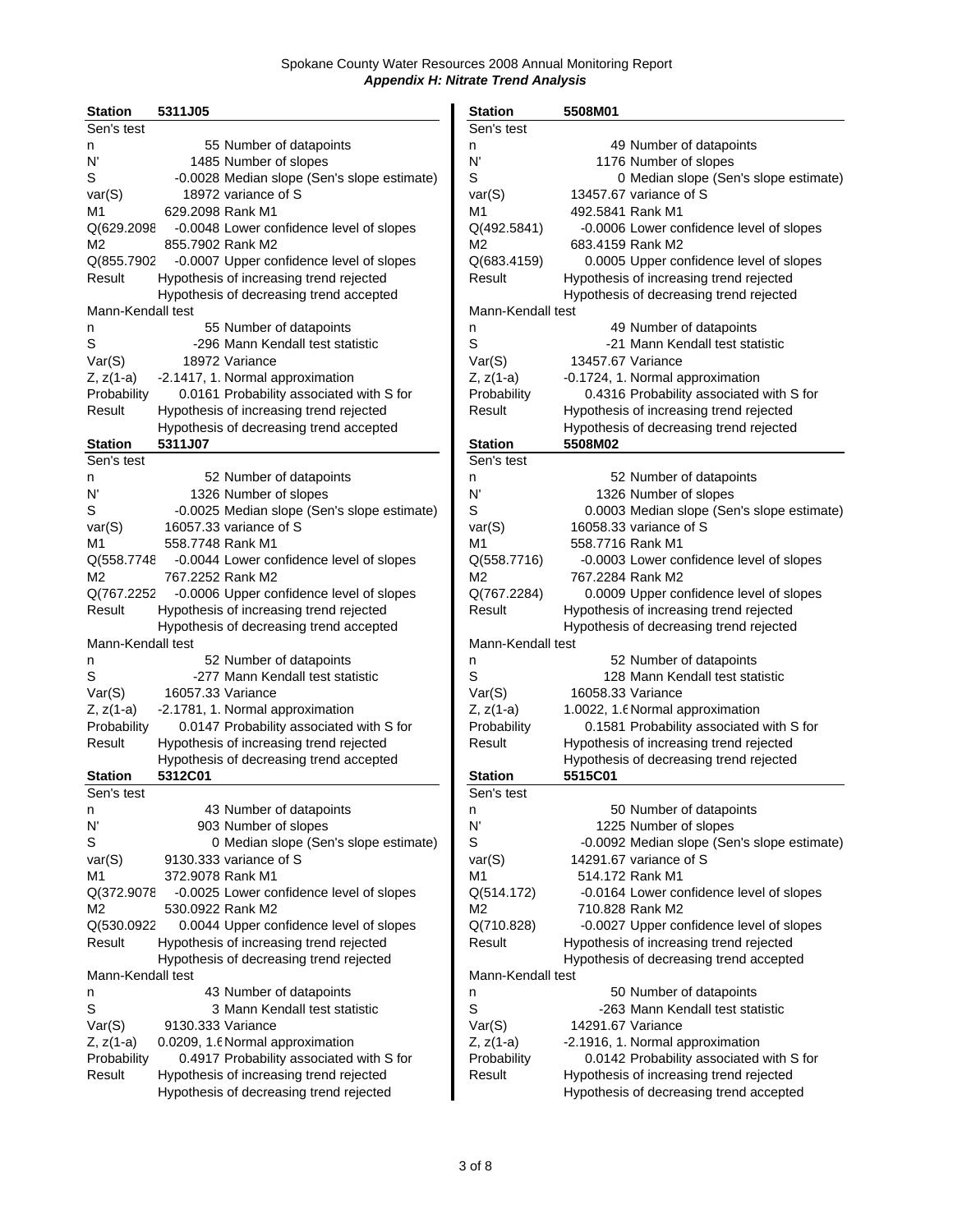| <b>Station</b>    | 5312H01           |                                             | <b>Station</b>           | 5517D05                |                                          |
|-------------------|-------------------|---------------------------------------------|--------------------------|------------------------|------------------------------------------|
| Sen's test        |                   |                                             | Sen's test               |                        |                                          |
| n                 |                   | 103 Number of datapoints                    | n                        |                        | 60 Number of datapoints                  |
| N'                |                   | 5253 Number of slopes                       | N'                       |                        | 1770 Number of slopes                    |
| S                 |                   | 0.0071 Median slope (Sen's slope estimate)  | S                        |                        | -0.0052 Median slope (Sen's slope estim  |
| var(S)            |                   | 123151.7 variance of S                      | var(S)                   | 24582.33 variance of S |                                          |
| M1                |                   | 2337.86 Rank M1                             | M1                       | 756.0422 Rank M1       |                                          |
| Q(2337.86)        |                   | 0.0056 Lower confidence level of slopes     | Q(756.0422)              |                        | -0.0079 Lower confidence level of slopes |
| M <sub>2</sub>    |                   | 2915.14 Rank M2                             | M2                       | 1013.958 Rank M2       |                                          |
| Q(2915.14)        |                   | 0.0088 Upper confidence level of slopes     | Q(1013.958)              |                        | -0.003 Upper confidence level of slopes  |
| Result            |                   | Hypothesis of increasing trend accepted     | Result                   |                        | Hypothesis of increasing trend rejected  |
|                   |                   | Hypothesis of decreasing trend rejected     |                          |                        | Hypothesis of decreasing trend accepted  |
| Mann-Kendall test |                   |                                             | Mann-Kendall test        |                        |                                          |
|                   |                   | 103 Number of datapoints                    | n                        |                        | 60 Number of datapoints                  |
| n<br>S            |                   | 2421 Mann Kendall test statistic            | S                        |                        | -573 Mann Kendall test statistic         |
|                   |                   |                                             |                          |                        |                                          |
| Var(S)            | 123151.7 Variance |                                             | Var(S)                   | 24582.33 Variance      |                                          |
| Z, z(1-a)         |                   | 6.896, 1.64 Normal approximation            | Z, z(1-a)<br>Probability |                        | -3.6482, 1. Normal approximation         |
| Probability       |                   | 0 Probability associated with S for         |                          |                        | 0.0001 Probability associated with S for |
| Result            |                   | Hypothesis of increasing trend accepted     | Result                   |                        | Hypothesis of increasing trend rejected  |
|                   |                   | Hypothesis of decreasing trend rejected     |                          |                        | Hypothesis of decreasing trend accepted  |
| <b>Station</b>    | 5315L01           |                                             | <b>Station</b>           | 5518R01                |                                          |
| Sen's test        |                   |                                             | Sen's test               |                        |                                          |
| n                 |                   | 43 Number of datapoints                     | n                        |                        | 60 Number of datapoints                  |
| N'                |                   | 903 Number of slopes                        | N'                       |                        | 1770 Number of slopes                    |
| S                 |                   | -0.0156 Median slope (Sen's slope estimate) | S                        |                        | -0.0115 Median slope (Sen's slope estim  |
| var(S)            |                   | 9130.333 variance of S                      | var(S)                   | 24583.33 variance of S |                                          |
| M <sub>1</sub>    | 372.9078 Rank M1  |                                             | M1                       | 756.0396 Rank M1       |                                          |
| Q(372.9078        |                   | -0.0183 Lower confidence level of slopes    | Q(756.0396)              |                        | -0.0161 Lower confidence level of slopes |
| M <sub>2</sub>    | 530.0922 Rank M2  |                                             | M2                       | 1013.96 Rank M2        |                                          |
| Q(530.0922        |                   | -0.0125 Upper confidence level of slopes    | Q(1013.96)               |                        | -0.0066 Upper confidence level of slopes |
| Result            |                   | Hypothesis of increasing trend rejected     | Result                   |                        | Hypothesis of increasing trend rejected  |
|                   |                   | Hypothesis of decreasing trend accepted     |                          |                        | Hypothesis of decreasing trend accepted  |
| Mann-Kendall test |                   |                                             | Mann-Kendall test        |                        |                                          |
| n                 |                   | 43 Number of datapoints                     | n                        |                        | 60 Number of datapoints                  |
| S                 |                   | -546 Mann Kendall test statistic            | S                        |                        | -574 Mann Kendall test statistic         |
| Var(S)            | 9130.333 Variance |                                             | Var(S)                   | 24583.33 Variance      |                                          |
| Z, z(1-a)         |                   | -5.7037, 1. Normal approximation            | Z, z(1-a)                |                        | -3.6546, 1. Normal approximation         |
| Probability       |                   | 0 Probability associated with S for         | Probability              |                        | 0.0001 Probability associated with S for |
| Result            |                   | Hypothesis of increasing trend rejected     | Result                   |                        | Hypothesis of increasing trend rejected  |
|                   |                   | Hypothesis of decreasing trend accepted     |                          |                        | Hypothesis of decreasing trend accepted  |
| <b>Station</b>    | 5322A01           |                                             | <b>Station</b>           | 6211K01                |                                          |
| Sen's test        |                   |                                             | Sen's test               |                        |                                          |
| n                 |                   | 56 Number of datapoints                     | n                        |                        | 47 Number of datapoints                  |
| N'                |                   | 1540 Number of slopes                       | N'                       |                        | 1081 Number of slopes                    |
| S                 |                   | -0.0175 Median slope (Sen's slope estimate) | S                        |                        | -0.0059 Median slope (Sen's slope estim  |
| var(S)            |                   | 20019 variance of S                         | var(S)                   |                        | 11889 variance of S                      |
| M1                | 653.6257 Rank M1  |                                             | M1                       | 450.8173 Rank M1       |                                          |
| Q(653.6257        |                   | -0.0218 Lower confidence level of slopes    | Q(450.8173)              |                        | -0.008 Lower confidence level of slopes  |
| M2                | 886.3743 Rank M2  |                                             | M2                       | 630.1827 Rank M2       |                                          |
| Q(886.3743        |                   | -0.0127 Upper confidence level of slopes    | Q(630.1827)              |                        | -0.0046 Upper confidence level of slopes |
| Result            |                   | Hypothesis of increasing trend rejected     | Result                   |                        | Hypothesis of increasing trend rejected  |
|                   |                   | Hypothesis of decreasing trend accepted     |                          |                        | Hypothesis of decreasing trend accepted  |
| Mann-Kendall test |                   |                                             | Mann-Kendall test        |                        |                                          |
| n                 |                   | 56 Number of datapoints                     | n                        |                        | 47 Number of datapoints                  |
| S                 |                   | -779 Mann Kendall test statistic            | S                        |                        | -570 Mann Kendall test statistic         |
| Var(S)            |                   | 20019 Variance                              | Var(S)                   | 11889 Variance         |                                          |
| Z, z(1-a)         |                   | -5.4987, 1. Normal approximation            | $Z, z(1-a)$              |                        | -5.2184, 1. Normal approximation         |
| Probability       |                   | 0 Probability associated with S for         | Probability              |                        | 0 Probability associated with S for      |
| Result            |                   | Hypothesis of increasing trend rejected     | Result                   |                        | Hypothesis of increasing trend rejected  |
|                   |                   | Hypothesis of decreasing trend accepted     |                          |                        | Hypothesis of decreasing trend accepted  |
|                   |                   |                                             |                          |                        |                                          |

| <b>Station</b>        | 5312H01                                            | <b>Station</b>               | 5517D05                                     |
|-----------------------|----------------------------------------------------|------------------------------|---------------------------------------------|
| Sen's test            |                                                    | Sen's test                   |                                             |
| n                     | 103 Number of datapoints                           | n                            | 60 Number of datapoints                     |
| N'                    | 5253 Number of slopes                              | N                            | 1770 Number of slopes                       |
| S                     | 0.0071 Median slope (Sen's slope estimate)         | S                            | -0.0052 Median slope (Sen's slope estimate) |
| var(S)                | 123151.7 variance of S                             | var(S)                       | 24582.33 variance of S                      |
| M1                    | 2337.86 Rank M1                                    | M1                           | 756.0422 Rank M1                            |
| Q(2337.86)            | 0.0056 Lower confidence level of slopes            | Q(756.0422)                  | -0.0079 Lower confidence level of slopes    |
| М2                    | 2915.14 Rank M2                                    | M2                           | 1013.958 Rank M2                            |
| Q(2915.14)            | 0.0088 Upper confidence level of slopes            | Q(1013.958)                  | -0.003 Upper confidence level of slopes     |
| Result                | Hypothesis of increasing trend accepted            | Result                       | Hypothesis of increasing trend rejected     |
|                       | Hypothesis of decreasing trend rejected            |                              | Hypothesis of decreasing trend accepted     |
| Mann-Kendall test     |                                                    | Mann-Kendall test            |                                             |
| n                     | 103 Number of datapoints                           | n                            | 60 Number of datapoints                     |
| S                     | 2421 Mann Kendall test statistic                   | S                            | -573 Mann Kendall test statistic            |
| Var(S)                | 123151.7 Variance                                  | Var(S)                       | 24582.33 Variance                           |
| Z, z(1-a)             | 6.896, 1.64 Normal approximation                   | $Z, z(1-a)$                  | -3.6482, 1. Normal approximation            |
| Probability           | 0 Probability associated with S for                | Probability                  | 0.0001 Probability associated with S for    |
| Result                | Hypothesis of increasing trend accepted            | Result                       | Hypothesis of increasing trend rejected     |
|                       | Hypothesis of decreasing trend rejected            |                              | Hypothesis of decreasing trend accepted     |
| <b>Station</b>        | 5315L01                                            | <b>Station</b>               | 5518R01                                     |
| Sen's test            |                                                    | Sen's test                   |                                             |
| n                     | 43 Number of datapoints                            | n                            | 60 Number of datapoints                     |
| N'                    | 903 Number of slopes                               | N'                           | 1770 Number of slopes                       |
| S                     | -0.0156 Median slope (Sen's slope estimate)        | S                            | -0.0115 Median slope (Sen's slope estimate) |
| var(S)                | 9130.333 variance of S                             | var(S)                       | 24583.33 variance of S                      |
| M1                    | 372.9078 Rank M1                                   | M1                           | 756.0396 Rank M1                            |
| Q(372.9078            | -0.0183 Lower confidence level of slopes           | Q(756.0396)                  | -0.0161 Lower confidence level of slopes    |
| М2                    | 530.0922 Rank M2                                   | M2                           | 1013.96 Rank M2                             |
| Q(530.0922            | -0.0125 Upper confidence level of slopes           | Q(1013.96)                   | -0.0066 Upper confidence level of slopes    |
| Result                | Hypothesis of increasing trend rejected            | Result                       | Hypothesis of increasing trend rejected     |
|                       | Hypothesis of decreasing trend accepted            |                              | Hypothesis of decreasing trend accepted     |
| Mann-Kendall test     |                                                    | Mann-Kendall test            |                                             |
| n                     | 43 Number of datapoints                            | n                            | 60 Number of datapoints                     |
| S                     | -546 Mann Kendall test statistic                   | S                            | -574 Mann Kendall test statistic            |
| Var(S)                | 9130.333 Variance                                  | Var(S)                       | 24583.33 Variance                           |
| Z, z(1-a)             | -5.7037, 1. Normal approximation                   | $Z, z(1-a)$                  | -3.6546, 1. Normal approximation            |
| Probability           | 0 Probability associated with S for                | Probability                  | 0.0001 Probability associated with S for    |
| Result                | Hypothesis of increasing trend rejected            | Result                       | Hypothesis of increasing trend rejected     |
|                       | Hypothesis of decreasing trend accepted<br>5322A01 |                              | Hypothesis of decreasing trend accepted     |
| Station<br>Sen's test |                                                    | <b>Station</b><br>Sen's test | 6211K01                                     |
| n                     | 56 Number of datapoints                            | n                            | 47 Number of datapoints                     |
| N'                    | 1540 Number of slopes                              | N'                           | 1081 Number of slopes                       |
| S                     | -0.0175 Median slope (Sen's slope estimate)        | S                            | -0.0059 Median slope (Sen's slope estimate) |
| var(S)                | 20019 variance of S                                | var(S)                       | 11889 variance of S                         |
| M1                    | 653.6257 Rank M1                                   | M1                           | 450.8173 Rank M1                            |
| Q(653.6257            | -0.0218 Lower confidence level of slopes           | Q(450.8173)                  | -0.008 Lower confidence level of slopes     |
| М2                    | 886.3743 Rank M2                                   | M2                           | 630.1827 Rank M2                            |
| Q(886.3743            | -0.0127 Upper confidence level of slopes           | Q(630.1827)                  | -0.0046 Upper confidence level of slopes    |
| Result                | Hypothesis of increasing trend rejected            | Result                       | Hypothesis of increasing trend rejected     |
|                       | Hypothesis of decreasing trend accepted            |                              | Hypothesis of decreasing trend accepted     |
| Mann-Kendall test     |                                                    | Mann-Kendall test            |                                             |
| n                     | 56 Number of datapoints                            | n                            | 47 Number of datapoints                     |
| S                     | -779 Mann Kendall test statistic                   | S                            | -570 Mann Kendall test statistic            |
| Var(S)                | 20019 Variance                                     | Var(S)                       | 11889 Variance                              |
| Z, z(1-a)             | -5.4987, 1. Normal approximation                   | $Z, z(1-a)$                  | -5.2184, 1. Normal approximation            |
| Probability           | 0 Probability associated with S for                | Probability                  | 0 Probability associated with S for         |
| Result                | Hypothesis of increasing trend rejected            | Result                       | Hypothesis of increasing trend rejected     |
|                       | Hypothesis of decreasing trend accepted            |                              | Hypothesis of decreasing trend accepted     |
|                       |                                                    |                              |                                             |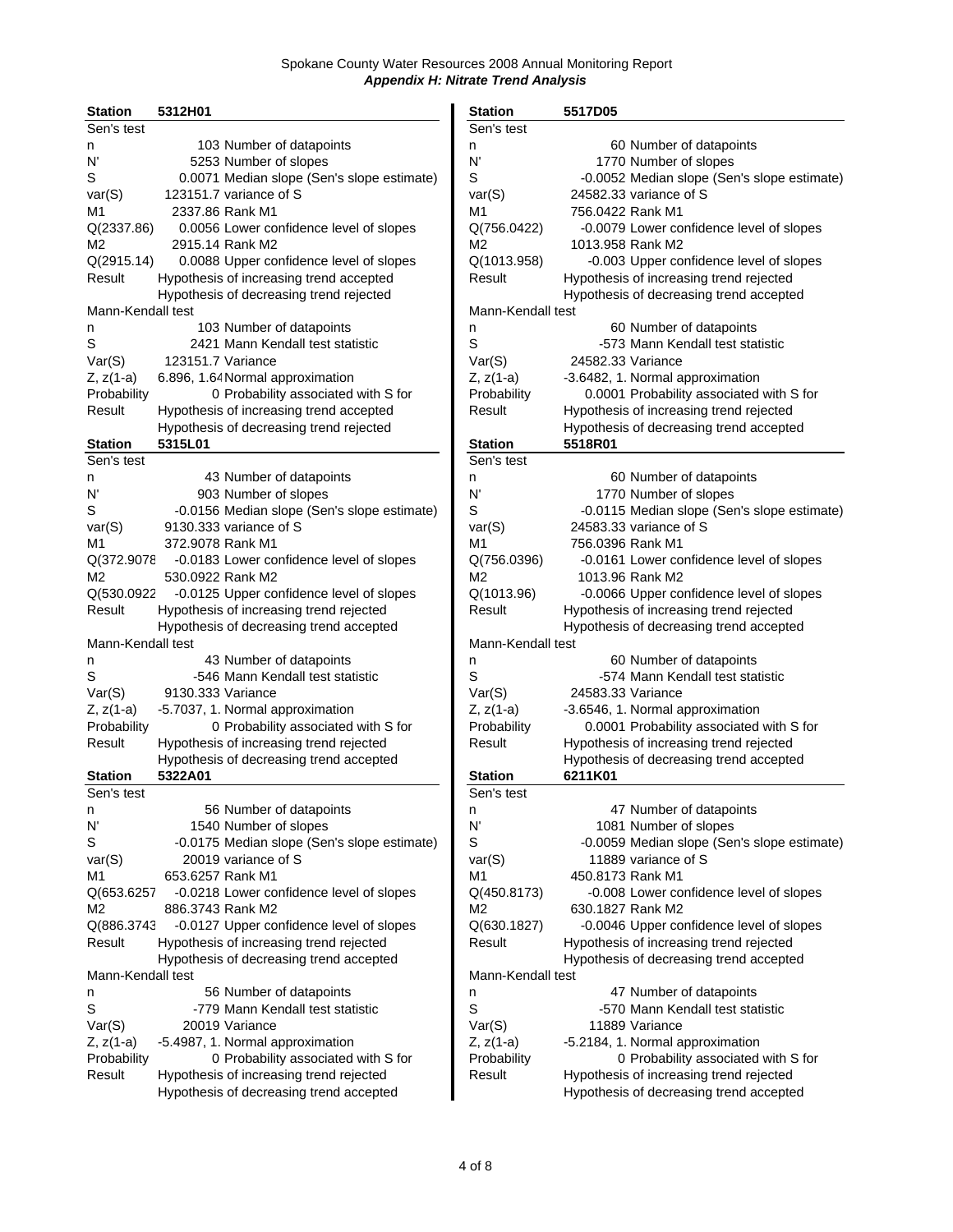| <b>Station</b>    | 5322A03           |                                             | <b>Station</b>    | 6320D01                                  |
|-------------------|-------------------|---------------------------------------------|-------------------|------------------------------------------|
| Sen's test        |                   |                                             | Sen's test        |                                          |
| n                 |                   | 53 Number of datapoints                     | n                 | 40 Number of datapoints                  |
| N'                |                   | 1378 Number of slopes                       | N'                | 780 Number of slopes                     |
| S                 |                   | -0.0194 Median slope (Sen's slope estimate) | S                 | -0.0022 Median slope (Sen's slope estim  |
| var(S)            |                   | 16995.33 variance of S                      | var(S)            | 7363,667 variance of S                   |
| M1                | 581.7739 Rank M1  |                                             | M1                | 319.4198 Rank M1                         |
| Q(581.7739        |                   | -0.0227 Lower confidence level of slopes    | Q(319.4198)       | -0.0041 Lower confidence level of slopes |
| М2                | 796.2261 Rank M2  |                                             | M2                | 460.5802 Rank M2                         |
| Q(796.2261        |                   | -0.016 Upper confidence level of slopes     | Q(460.5802)       | 0 Upper confidence level of slopes       |
| Result            |                   | Hypothesis of increasing trend rejected     | Result            | Hypothesis of increasing trend rejected  |
|                   |                   | Hypothesis of decreasing trend accepted     |                   | Hypothesis of decreasing trend rejected  |
| Mann-Kendall test |                   |                                             | Mann-Kendall test |                                          |
| n                 |                   | 53 Number of datapoints                     | n                 | 40 Number of datapoints                  |
| S                 |                   | -792 Mann Kendall test statistic            | S                 | -155 Mann Kendall test statistic         |
| Var(S)            | 16995.33 Variance |                                             | Var(S)            | 7363.667 Variance                        |
|                   |                   |                                             |                   |                                          |
| Z, z(1-a)         |                   | -6.0675, 1. Normal approximation            | Z, z(1-a)         | -1.7946, 1. Normal approximation         |
| Probability       |                   | 0 Probability associated with S for         | Probability       | 0.0364 Probability associated with S for |
| Result            |                   | Hypothesis of increasing trend rejected     | Result            | Hypothesis of increasing trend rejected  |
|                   |                   | Hypothesis of decreasing trend accepted     |                   | Hypothesis of decreasing trend accepted  |
| <b>Station</b>    | 5322F01           |                                             | <b>Station</b>    | 6327N04                                  |
| Sen's test        |                   |                                             | Sen's test        |                                          |
| n                 |                   | 98 Number of datapoints                     | n                 | 34 Number of datapoints                  |
| N'                |                   | 4753 Number of slopes                       | N                 | 561 Number of slopes                     |
| S                 |                   | -0.0081 Median slope (Sen's slope estimate) | S                 | -0.0178 Median slope (Sen's slope estim  |
| var(S)            |                   | 106150.3 variance of S                      | var(S)            | 4550.333 variance of S                   |
| M1                | 2108.524 Rank M1  |                                             | M1                | 225.0173 Rank M1                         |
| Q(2108.524        |                   | -0.0125 Lower confidence level of slopes    | Q(225.0173)       | -0.0365 Lower confidence level of slopes |
| M <sub>2</sub>    | 2644.476 Rank M2  |                                             | M <sub>2</sub>    | 335.9827 Rank M2                         |
| Q(2644.476        |                   | -0.0046 Upper confidence level of slopes    | Q(335.9827)       | -0.0024 Upper confidence level of slopes |
| Result            |                   | Hypothesis of increasing trend rejected     | Result            | Hypothesis of increasing trend rejected  |
|                   |                   | Hypothesis of decreasing trend accepted     |                   | Hypothesis of decreasing trend accepted  |
| Mann-Kendall test |                   |                                             | Mann-Kendall test |                                          |
| n                 |                   | 98 Number of datapoints                     | n                 | 34 Number of datapoints                  |
| S                 |                   | -1176 Mann Kendall test statistic           | S                 | -141 Mann Kendall test statistic         |
| Var(S)            | 106150.3 Variance |                                             | Var(S)            | 4550.333 Variance                        |
| Z, z(1-a)         |                   | -3.6064, 1. Normal approximation            | Z, z(1-a)         | -2.0754, 1. Normal approximation         |
| Probability       |                   | 0.0002 Probability associated with S for    | Probability       | 0.019 Probability associated with S for  |
| Result            |                   | Hypothesis of increasing trend rejected     | Result            | Hypothesis of increasing trend rejected  |
|                   |                   | Hypothesis of decreasing trend accepted     |                   | Hypothesis of decreasing trend accepted  |
| Station           | 53230E01          |                                             | <b>Station</b>    | 6328H01                                  |
| Sen's test        |                   |                                             | Sen's test        |                                          |
| n                 |                   | 37 Number of datapoints                     | n                 | 54 Number of datapoints                  |
| N'                |                   | 666 Number of slopes                        | N'                | 1431 Number of slopes                    |
| S                 |                   | -0.04 Median slope (Sen's slope estimate)   | S                 | -0.0004 Median slope (Sen's slope estim  |
| var(S)            |                   | 5846 variance of S                          | var(S)            | 17965 variance of S                      |
| M1                | 270.1124 Rank M1  |                                             | M1                | 605.2574 Rank M1                         |
| Q(270.1124        |                   | -0.0535 Lower confidence level of slopes    | Q(605.2574)       | -0.005 Lower confidence level of slopes  |
| M2                | 395.8876 Rank M2  |                                             | M2                | 825.7426 Rank M2                         |
| Q(395.8876        |                   | -0.0272 Upper confidence level of slopes    | Q(825.7426)       | 0.0026 Upper confidence level of slopes  |
| Result            |                   | Hypothesis of increasing trend rejected     | Result            | Hypothesis of increasing trend rejected  |
|                   |                   | Hypothesis of decreasing trend accepted     |                   | Hypothesis of decreasing trend rejected  |
| Mann-Kendall test |                   |                                             | Mann-Kendall test |                                          |
|                   |                   | 37 Number of datapoints                     |                   | 54 Number of datapoints                  |
| n<br>S            |                   | -301 Mann Kendall test statistic            | n<br>S            | -44 Mann Kendall test statistic          |
|                   |                   |                                             |                   |                                          |
| Var(S)            |                   | 5846 Variance                               | Var(S)            | 17965 Variance                           |
| Z, z(1-a)         |                   | -3.9237, 1. Normal approximation            | $Z, z(1-a)$       | -0.3208, 1. Normal approximation         |
| Probability       |                   | 0 Probability associated with S for         | Probability       | 0.3742 Probability associated with S for |
| Result            |                   | Hypothesis of increasing trend rejected     | Result            | Hypothesis of increasing trend rejected  |
|                   |                   | Hypothesis of decreasing trend accepted     |                   | Hypothesis of decreasing trend rejected  |

| <b>Station</b>    | 5322A03                                     | <b>Station</b>    | 6320D01                                     |
|-------------------|---------------------------------------------|-------------------|---------------------------------------------|
| Sen's test        |                                             | Sen's test        |                                             |
| n                 | 53 Number of datapoints                     | n                 | 40 Number of datapoints                     |
| N'                | 1378 Number of slopes                       | N'                | 780 Number of slopes                        |
| S                 | -0.0194 Median slope (Sen's slope estimate) | S                 | -0.0022 Median slope (Sen's slope estimate) |
| var(S)            | 16995.33 variance of S                      | var(S)            | 7363,667 variance of S                      |
| M1                | 581.7739 Rank M1                            | M1                | 319.4198 Rank M1                            |
| Q(581.7739        | -0.0227 Lower confidence level of slopes    | Q(319.4198)       | -0.0041 Lower confidence level of slopes    |
| М2                | 796.2261 Rank M2                            | M2                | 460.5802 Rank M2                            |
| Q(796.2261        | -0.016 Upper confidence level of slopes     | Q(460.5802)       | 0 Upper confidence level of slopes          |
| Result            | Hypothesis of increasing trend rejected     | Result            | Hypothesis of increasing trend rejected     |
|                   |                                             |                   |                                             |
|                   | Hypothesis of decreasing trend accepted     |                   | Hypothesis of decreasing trend rejected     |
| Mann-Kendall test |                                             | Mann-Kendall test |                                             |
| n                 | 53 Number of datapoints                     | n                 | 40 Number of datapoints                     |
| S                 | -792 Mann Kendall test statistic            | S                 | -155 Mann Kendall test statistic            |
| Var(S)            | 16995.33 Variance                           | Var(S)            | 7363.667 Variance                           |
| Z, z(1-a)         | -6.0675, 1. Normal approximation            | $Z, z(1-a)$       | -1.7946, 1. Normal approximation            |
| Probability       | 0 Probability associated with S for         | Probability       | 0.0364 Probability associated with S for    |
| Result            | Hypothesis of increasing trend rejected     | Result            | Hypothesis of increasing trend rejected     |
|                   | Hypothesis of decreasing trend accepted     |                   | Hypothesis of decreasing trend accepted     |
| Station           | 5322F01                                     | <b>Station</b>    | 6327N04                                     |
| Sen's test        |                                             | Sen's test        |                                             |
| n                 | 98 Number of datapoints                     | n                 | 34 Number of datapoints                     |
| N'                | 4753 Number of slopes                       | N'                | 561 Number of slopes                        |
| S                 | -0.0081 Median slope (Sen's slope estimate) | S                 | -0.0178 Median slope (Sen's slope estimate) |
| var(S)            | 106150.3 variance of S                      | var(S)            | 4550.333 variance of S                      |
| M1                | 2108.524 Rank M1                            | M1                | 225.0173 Rank M1                            |
| Q(2108.524        | -0.0125 Lower confidence level of slopes    | Q(225.0173)       | -0.0365 Lower confidence level of slopes    |
| M2                | 2644.476 Rank M2                            | M2                | 335.9827 Rank M2                            |
|                   |                                             |                   |                                             |
| Q(2644.476        | -0.0046 Upper confidence level of slopes    | Q(335.9827)       | -0.0024 Upper confidence level of slopes    |
| Result            | Hypothesis of increasing trend rejected     | Result            | Hypothesis of increasing trend rejected     |
|                   | Hypothesis of decreasing trend accepted     |                   | Hypothesis of decreasing trend accepted     |
| Mann-Kendall test |                                             | Mann-Kendall test |                                             |
| n                 | 98 Number of datapoints                     | n                 | 34 Number of datapoints                     |
| S                 | -1176 Mann Kendall test statistic           | S                 | -141 Mann Kendall test statistic            |
| Var(S)            | 106150.3 Variance                           | Var(S)            | 4550.333 Variance                           |
| Z, z(1-a)         | -3.6064, 1. Normal approximation            | $Z, z(1-a)$       | -2.0754, 1. Normal approximation            |
| Probability       | 0.0002 Probability associated with S for    | Probability       | 0.019 Probability associated with S for     |
| Result            | Hypothesis of increasing trend rejected     | Result            | Hypothesis of increasing trend rejected     |
|                   | Hypothesis of decreasing trend accepted     |                   | Hypothesis of decreasing trend accepted     |
| Station           | 53230E01                                    | <b>Station</b>    | 6328H01                                     |
| Sen's test        |                                             | Sen's test        |                                             |
| n                 | 37 Number of datapoints                     | n                 | 54 Number of datapoints                     |
| N'                | 666 Number of slopes                        | N'                | 1431 Number of slopes                       |
| S                 |                                             | S                 | -0.0004 Median slope (Sen's slope estimate) |
|                   | -0.04 Median slope (Sen's slope estimate)   |                   | 17965 variance of S                         |
| var(S)            | 5846 variance of S                          | var(S)            |                                             |
| M1                | 270.1124 Rank M1                            | M1                | 605.2574 Rank M1                            |
| Q(270.1124        | -0.0535 Lower confidence level of slopes    | Q(605.2574)       | -0.005 Lower confidence level of slopes     |
| М2                | 395.8876 Rank M2                            | M2                | 825.7426 Rank M2                            |
| Q(395.8876        | -0.0272 Upper confidence level of slopes    | Q(825.7426)       | 0.0026 Upper confidence level of slopes     |
| Result            | Hypothesis of increasing trend rejected     | Result            | Hypothesis of increasing trend rejected     |
|                   | Hypothesis of decreasing trend accepted     |                   | Hypothesis of decreasing trend rejected     |
| Mann-Kendall test |                                             | Mann-Kendall test |                                             |
| n                 | 37 Number of datapoints                     | n                 | 54 Number of datapoints                     |
| S                 | -301 Mann Kendall test statistic            | S                 | -44 Mann Kendall test statistic             |
| Var(S)            | 5846 Variance                               | Var(S)            | 17965 Variance                              |
| Z, z(1-a)         | -3.9237, 1. Normal approximation            | $Z, z(1-a)$       | -0.3208, 1. Normal approximation            |
| Probability       | 0 Probability associated with S for         | Probability       | 0.3742 Probability associated with S for    |
| Result            | Hypothesis of increasing trend rejected     | Result            | Hypothesis of increasing trend rejected     |
|                   | Hypothesis of decreasing trend accepted     |                   | Hypothesis of decreasing trend rejected     |
|                   |                                             |                   |                                             |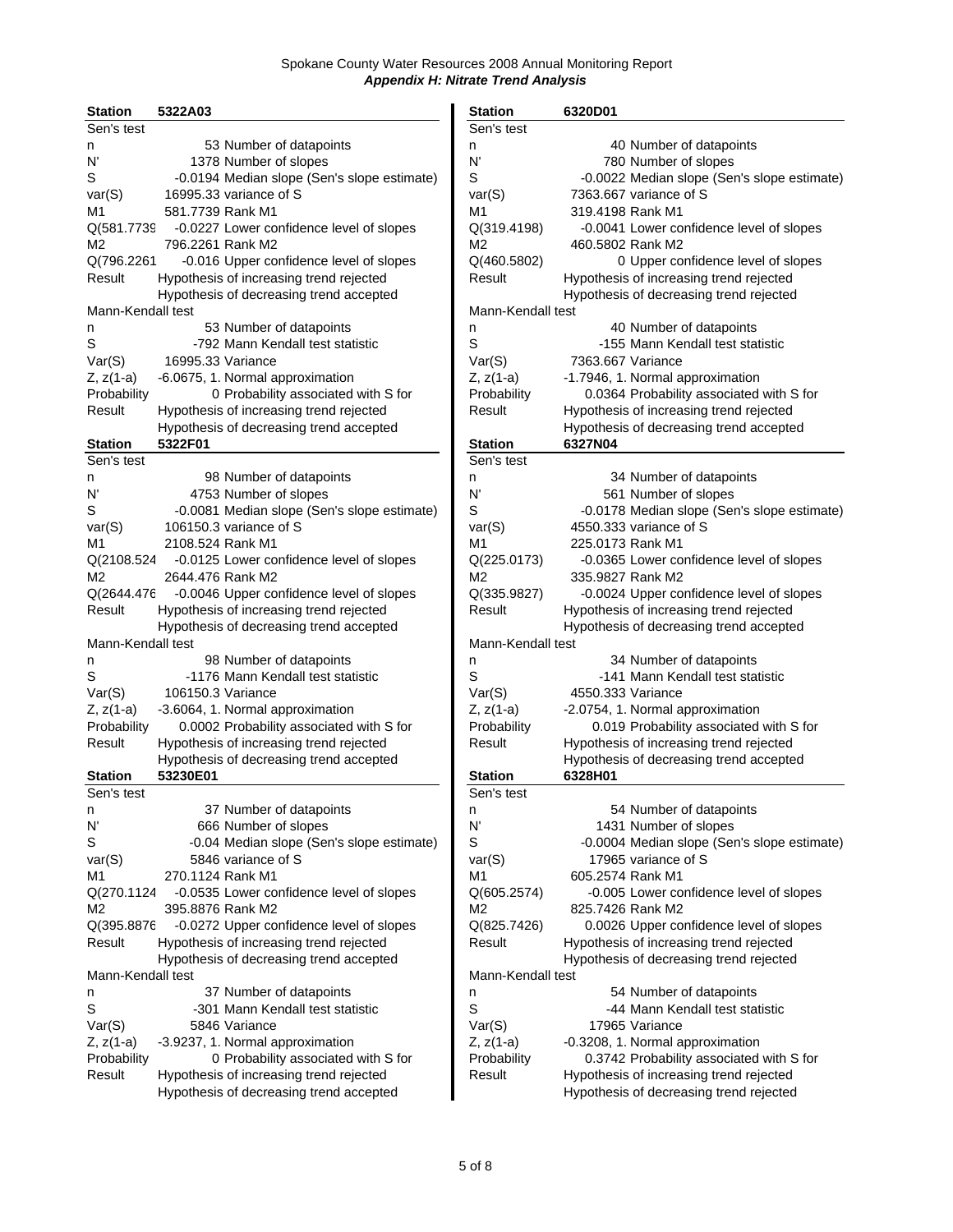| <b>Station</b>    | 5324G01          |                                             | <b>Station</b>    | 6330J01                                  |
|-------------------|------------------|---------------------------------------------|-------------------|------------------------------------------|
| Sen's test        |                  |                                             | Sen's test        |                                          |
| n                 |                  | 110 Number of datapoints                    | n                 | 39 Number of datapoints                  |
| N'                |                  | 5995 Number of slopes                       | N'                | 741 Number of slopes                     |
| S                 |                  | -0.005 Median slope (Sen's slope estimate)  | S                 | -0.0083 Median slope (Sen's slope estin  |
| var(S)            |                  | 149874 variance of S                        | var(S)            | 6833.667 variance of S                   |
| M1                | 2679.081 Rank M1 |                                             | M1                | 302.5072 Rank M1                         |
| Q(2679.081        |                  | -0.009 Lower confidence level of slopes     | Q(302.5072)       | -0.0127 Lower confidence level of slope: |
| M2                | 3315.919 Rank M2 |                                             | M2                | 438.4928 Rank M2                         |
| Q(3315.919        |                  | -0.0006 Upper confidence level of slopes    | Q(438.4928)       | -0.0048 Upper confidence level of slope: |
| Result            |                  | Hypothesis of increasing trend rejected     | Result            | Hypothesis of increasing trend rejected  |
|                   |                  | Hypothesis of decreasing trend accepted     |                   | Hypothesis of decreasing trend accepted  |
| Mann-Kendall test |                  |                                             | Mann-Kendall test |                                          |
| n                 |                  | 110 Number of datapoints                    | n                 | 39 Number of datapoints                  |
| S                 |                  | -740 Mann Kendall test statistic            | $\mathsf S$       | -264 Mann Kendall test statistic         |
|                   |                  | 149874 Variance                             |                   | 6833.667 Variance                        |
| Var(S)            |                  |                                             | Var(S)            |                                          |
| Z, z(1-a)         |                  | -1.9089, 1. Normal approximation            | $Z, z(1-a)$       | -3.1815, 1. Normal approximation         |
| Probability       |                  | 0.0281 Probability associated with S for    | Probability       | 0.0007 Probability associated with S for |
| Result            |                  | Hypothesis of increasing trend rejected     | Result            | Hypothesis of increasing trend rejected  |
|                   |                  | Hypothesis of decreasing trend accepted     |                   | Hypothesis of decreasing trend accepted  |
| <b>Station</b>    | 5404A01          |                                             | <b>Station</b>    | 6331J01                                  |
| Sen's test        |                  |                                             | Sen's test        |                                          |
| n                 |                  | 11 Number of datapoints                     | n                 | 34 Number of datapoints                  |
| N'                |                  | 55 Number of slopes                         | N                 | 561 Number of slopes                     |
| S                 |                  | 0.0013 Median slope (Sen's slope estimate)  | S                 | -0.0069 Median slope (Sen's slope estin  |
| var(S)            |                  | 163 variance of S                           | var(S)            | 4550.333 variance of S                   |
| M1                |                  | 16.999 Rank M1                              | M1                | 225.0173 Rank M1                         |
| Q(16.999)         |                  | -0.0023 Lower confidence level of slopes    | Q(225.0173)       | -0.0088 Lower confidence level of slope: |
| M2                |                  | 38.001 Rank M2                              | M2                | 335.9827 Rank M2                         |
| Q(38.001)         |                  | 0.005 Upper confidence level of slopes      | Q(335.9827)       | -0.005 Upper confidence level of slope:  |
| Result            |                  | Hypothesis of increasing trend rejected     | Result            | Hypothesis of increasing trend rejected  |
|                   |                  | Hypothesis of decreasing trend rejected     |                   | Hypothesis of decreasing trend accepted  |
| Mann-Kendall test |                  |                                             | Mann-Kendall test |                                          |
| n                 |                  | 11 Number of datapoints                     | n                 | 34 Number of datapoints                  |
| S                 |                  | 15 Mann Kendall test statistic              | S                 | -250 Mann Kendall test statistic         |
| Var(S)            |                  | 163 Variance                                | Var(S)            | 4550.333 Variance                        |
| Z, z(1-a)         |                  | 1.0966, 1.6 Normal approximation            | Z, z(1-a)         | -3.6913, 1. Normal approximation         |
| Probability       |                  | 0.1364 Probability associated with S for    | Probability       | 0.0001 Probability associated with S for |
| Result            |                  | Hypothesis of increasing trend rejected     | Result            | Hypothesis of increasing trend rejected  |
|                   |                  | Hypothesis of decreasing trend rejected     |                   | Hypothesis of decreasing trend accepted  |
| <b>Station</b>    | 5405K01          |                                             | <b>Station</b>    | 6436N01                                  |
| Sen's test        |                  |                                             | Sen's test        |                                          |
| n                 |                  | 29 Number of datapoints                     | n                 | 14 Number of datapoints                  |
| N'                |                  | 406 Number of slopes                        | N'                | 91 Number of slopes                      |
| S                 |                  | -0.0043 Median slope (Sen's slope estimate) | S                 | 0.0327 Median slope (Sen's slope estim   |
| var(S)            |                  | 2842 variance of S                          | var(S)            | 333.6667 variance of S                   |
| M1                | 159.1522 Rank M1 |                                             | M1                | 30.4758 Rank M1                          |
|                   |                  |                                             |                   |                                          |
| Q(159.1522        | 246.8478 Rank M2 | -0.0186 Lower confidence level of slopes    | Q(30.4758)        | -0.22 Lower confidence level of slope:   |
| M2                |                  |                                             | M2                | 60.5242 Rank M2                          |
| Q(246.8478        |                  | 0.0075 Upper confidence level of slopes     | Q(60.5242)        | 0.1633 Upper confidence level of slopes  |
| Result            |                  | Hypothesis of increasing trend rejected     | Result            | Hypothesis of increasing trend rejected  |
|                   |                  | Hypothesis of decreasing trend rejected     |                   | Hypothesis of decreasing trend rejected  |
| Mann-Kendall test |                  |                                             | Mann-Kendall test |                                          |
| n                 |                  | 29 Number of datapoints                     | n                 | 14 Number of datapoints                  |
| S                 |                  | -27 Mann Kendall test statistic             | S                 | 5 Mann Kendall test statistic            |
| Var(S)            |                  | 2842 Variance                               | Var(S)            | 333.6667 Variance                        |
| Z, z(1-a)         |                  | -0.4877, 1. Normal approximation            | $Z, z(1-a)$       | 0.219, 1.64 Normal approximation         |
| Probability       |                  | 0.3129 Probability associated with S for    | Probability       | 0.4133 Probability associated with S for |
| Result            |                  | Hypothesis of increasing trend rejected     | Result            | Hypothesis of increasing trend rejected  |
|                   |                  | Hypothesis of decreasing trend rejected     |                   | Hypothesis of decreasing trend rejected  |

| <b>Station</b>    | 5324G01                                     | <b>Station</b>               | 6330J01                                     |
|-------------------|---------------------------------------------|------------------------------|---------------------------------------------|
| Sen's test        |                                             | Sen's test                   |                                             |
| n                 | 110 Number of datapoints                    | n                            | 39 Number of datapoints                     |
| N'                | 5995 Number of slopes                       | N'                           | 741 Number of slopes                        |
| S                 | -0.005 Median slope (Sen's slope estimate)  | S                            | -0.0083 Median slope (Sen's slope estimate) |
| var(S)            | 149874 variance of S                        | var(S)                       | 6833,667 variance of S                      |
| M1                | 2679.081 Rank M1                            | M1                           | 302.5072 Rank M1                            |
| Q(2679.081        | -0.009 Lower confidence level of slopes     | Q(302.5072)                  | -0.0127 Lower confidence level of slopes    |
| М2                | 3315.919 Rank M2                            | M <sub>2</sub>               | 438.4928 Rank M2                            |
| Q(3315.919        | -0.0006 Upper confidence level of slopes    | Q(438.4928)                  | -0.0048 Upper confidence level of slopes    |
| Result            | Hypothesis of increasing trend rejected     | Result                       | Hypothesis of increasing trend rejected     |
|                   | Hypothesis of decreasing trend accepted     |                              | Hypothesis of decreasing trend accepted     |
| Mann-Kendall test |                                             | Mann-Kendall test            |                                             |
| n                 | 110 Number of datapoints                    | n                            | 39 Number of datapoints                     |
| S                 | -740 Mann Kendall test statistic            | S                            | -264 Mann Kendall test statistic            |
| Var(S)            | 149874 Variance                             | Var(S)                       | 6833.667 Variance                           |
| Z, z(1-a)         | -1.9089, 1. Normal approximation            | $Z, z(1-a)$                  | -3.1815, 1. Normal approximation            |
| Probability       | 0.0281 Probability associated with S for    | Probability                  | 0.0007 Probability associated with S for    |
| Result            | Hypothesis of increasing trend rejected     | Result                       | Hypothesis of increasing trend rejected     |
|                   | Hypothesis of decreasing trend accepted     |                              | Hypothesis of decreasing trend accepted     |
| <b>Station</b>    | 5404A01                                     |                              | 6331J01                                     |
| Sen's test        |                                             | <b>Station</b><br>Sen's test |                                             |
|                   |                                             |                              | 34 Number of datapoints                     |
| n                 | 11 Number of datapoints                     | n<br>N'                      |                                             |
| N'                | 55 Number of slopes                         | S                            | 561 Number of slopes                        |
| S                 | 0.0013 Median slope (Sen's slope estimate)  |                              | -0.0069 Median slope (Sen's slope estimate) |
| var(S)            | 163 variance of S                           | var(S)                       | 4550.333 variance of S                      |
| M1                | 16.999 Rank M1                              | M1                           | 225.0173 Rank M1                            |
| Q(16.999)         | -0.0023 Lower confidence level of slopes    | Q(225.0173)                  | -0.0088 Lower confidence level of slopes    |
| М2                | 38.001 Rank M2                              | M <sub>2</sub>               | 335.9827 Rank M2                            |
| Q(38.001)         | 0.005 Upper confidence level of slopes      | Q(335.9827)                  | -0.005 Upper confidence level of slopes     |
| Result            | Hypothesis of increasing trend rejected     | Result                       | Hypothesis of increasing trend rejected     |
|                   | Hypothesis of decreasing trend rejected     |                              | Hypothesis of decreasing trend accepted     |
| Mann-Kendall test |                                             | Mann-Kendall test            |                                             |
| n                 | 11 Number of datapoints                     | n                            | 34 Number of datapoints                     |
| S                 | 15 Mann Kendall test statistic              | S                            | -250 Mann Kendall test statistic            |
| Var(S)            | 163 Variance                                | Var(S)                       | 4550.333 Variance                           |
| Z, z(1-a)         | 1.0966, 1.6 Normal approximation            | $Z, z(1-a)$                  | -3.6913, 1. Normal approximation            |
| Probability       | 0.1364 Probability associated with S for    | Probability                  | 0.0001 Probability associated with S for    |
| Result            | Hypothesis of increasing trend rejected     | Result                       | Hypothesis of increasing trend rejected     |
|                   | Hypothesis of decreasing trend rejected     |                              | Hypothesis of decreasing trend accepted     |
| Station           | 5405K01                                     | <b>Station</b>               | 6436N01                                     |
| Sen's test        |                                             | Sen's test                   |                                             |
| n                 | 29 Number of datapoints                     | n                            | 14 Number of datapoints                     |
| N'                | 406 Number of slopes                        | N'                           | 91 Number of slopes                         |
| S                 | -0.0043 Median slope (Sen's slope estimate) | S                            | 0.0327 Median slope (Sen's slope estimate)  |
| var(S)            | 2842 variance of S                          | var(S)                       | 333.6667 variance of S                      |
| M1                | 159.1522 Rank M1                            | M1                           | 30.4758 Rank M1                             |
| Q(159.1522        | -0.0186 Lower confidence level of slopes    | Q(30.4758)                   | -0.22 Lower confidence level of slopes      |
| М2                | 246.8478 Rank M2                            | M2                           | 60.5242 Rank M2                             |
| Q(246.8478        | 0.0075 Upper confidence level of slopes     | Q(60.5242)                   | 0.1633 Upper confidence level of slopes     |
| Result            | Hypothesis of increasing trend rejected     | Result                       | Hypothesis of increasing trend rejected     |
|                   | Hypothesis of decreasing trend rejected     |                              | Hypothesis of decreasing trend rejected     |
| Mann-Kendall test |                                             | Mann-Kendall test            |                                             |
| n                 | 29 Number of datapoints                     | n                            | 14 Number of datapoints                     |
| S                 | -27 Mann Kendall test statistic             | S                            | 5 Mann Kendall test statistic               |
| Var(S)            | 2842 Variance                               | Var(S)                       | 333.6667 Variance                           |
| Z, z(1-a)         | -0.4877, 1. Normal approximation            | $Z, z(1-a)$                  | 0.219, 1.64 Normal approximation            |
| Probability       | 0.3129 Probability associated with S for    | Probability                  | 0.4133 Probability associated with S for    |
| Result            | Hypothesis of increasing trend rejected     | Result                       | Hypothesis of increasing trend rejected     |
|                   | Hypothesis of decreasing trend rejected     |                              | Hypothesis of decreasing trend rejected     |
|                   |                                             |                              |                                             |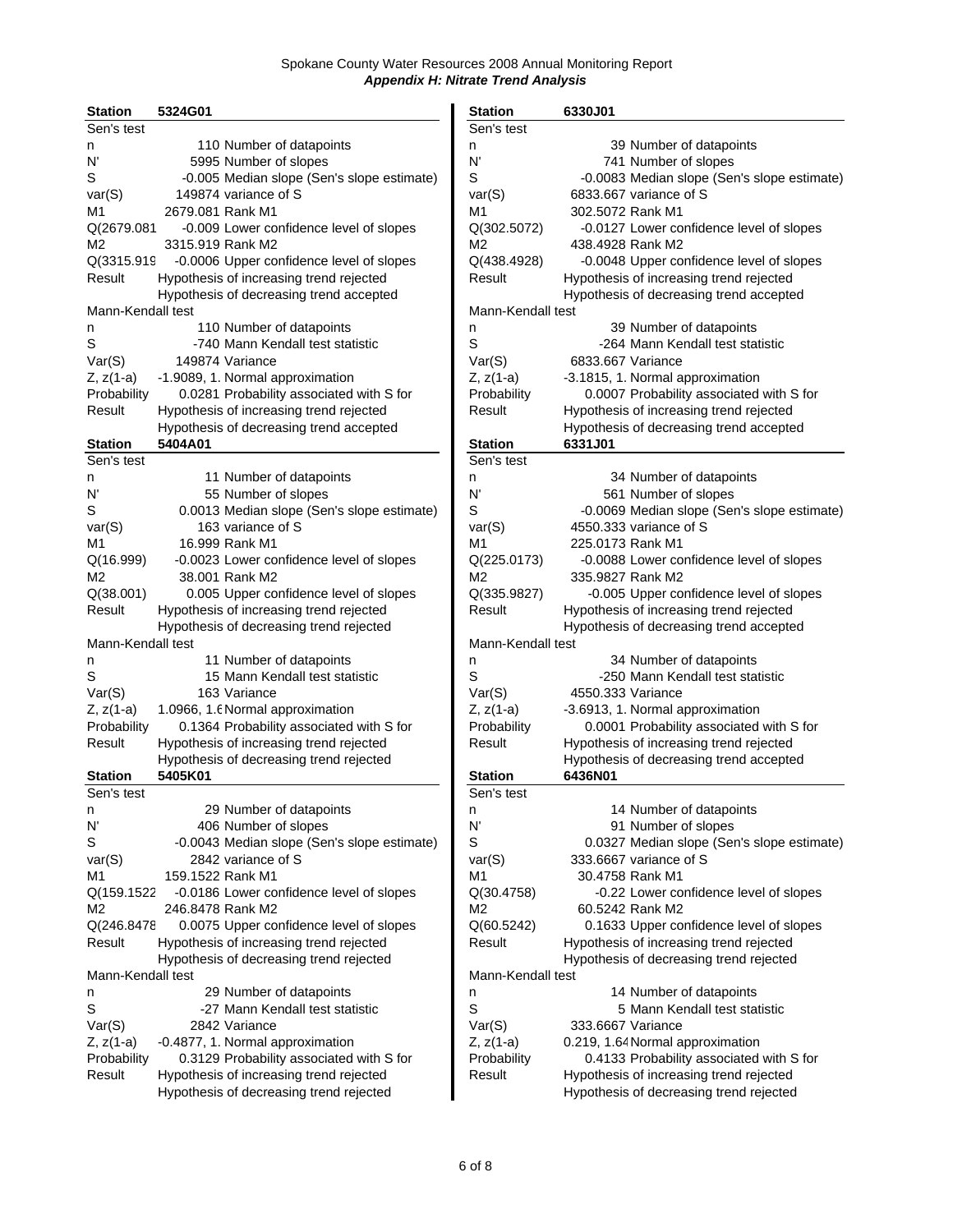| <b>Station</b>    | 5407C01           |                                             | <b>Station</b>    | 6524R01                                  |
|-------------------|-------------------|---------------------------------------------|-------------------|------------------------------------------|
| Sen's test        |                   |                                             | Sen's test        |                                          |
| n                 |                   | 24 Number of datapoints                     | n                 | 40 Number of datapoints                  |
| N'                |                   | 276 Number of slopes                        | N'                | 780 Number of slopes                     |
| S                 |                   | 0.0296 Median slope (Sen's slope estimate)  | S                 | -0.0076 Median slope (Sen's slope estin  |
| var(S)            |                   | 1625.333 variance of S                      | var(S)            | 7366.667 variance of S                   |
| M1                | 104.8406 Rank M1  |                                             | M1                | 319.4054 Rank M1                         |
| Q(104.8406        |                   | 0.0153 Lower confidence level of slopes     | Q(319.4054)       | -0.0164 Lower confidence level of slope: |
| M <sub>2</sub>    | 171.1594 Rank M2  |                                             | М2                | 460.5946 Rank M2                         |
| Q(171.1594        |                   | 0.0431 Upper confidence level of slopes     |                   |                                          |
|                   |                   |                                             | Q(460.5946)       | 0.0004 Upper confidence level of slopes  |
| Result            |                   | Hypothesis of increasing trend accepted     | Result            | Hypothesis of increasing trend rejected  |
|                   |                   | Hypothesis of decreasing trend rejected     |                   | Hypothesis of decreasing trend rejected  |
| Mann-Kendall test |                   |                                             | Mann-Kendall test |                                          |
| n                 |                   | 24 Number of datapoints                     | n                 | 40 Number of datapoints                  |
| S                 |                   | 130 Mann Kendall test statistic             | S                 | -133 Mann Kendall test statistic         |
| Var(S)            | 1625.333 Variance |                                             | Var(S)            | 7366.667 Variance                        |
| Z, z(1-a)         |                   | 3.1998, 1.6 Normal approximation            | Z, z(1-a)         | -1.5379, 1. Normal approximation         |
| Probability       |                   | 0.0007 Probability associated with S for    | Probability       | 0.062 Probability associated with S for  |
| Result            |                   | Hypothesis of increasing trend accepted     | Result            | Hypothesis of increasing trend rejected  |
|                   |                   | Hypothesis of decreasing trend rejected     |                   | Hypothesis of decreasing trend rejected  |
| <b>Station</b>    | 5408N01           |                                             | <b>Station</b>    | 6525R01                                  |
| Sen's test        |                   |                                             | Sen's test        |                                          |
| n                 |                   | 71 Number of datapoints                     | n                 | 48 Number of datapoints                  |
| N'                |                   | 2485 Number of slopes                       | N'                | 1128 Number of slopes                    |
| S                 |                   | -0.0069 Median slope (Sen's slope estimate) | S                 | -0.0054 Median slope (Sen's slope estin  |
| var(S)            |                   | 40586.33 variance of S                      | var(S)            | 12658.67 variance of S                   |
| M1                | 1076.799 Rank M1  |                                             | М1                | 471.4599 Rank M1                         |
| Q(1076.799        |                   |                                             |                   |                                          |
|                   |                   | -0.0089 Lower confidence level of slopes    | Q(471.4599)       | -0.0075 Lower confidence level of slope: |
| М2                | 1408.201 Rank M2  |                                             | М2                | 656.5401 Rank M2                         |
| Q(1408.201        |                   | -0.0045 Upper confidence level of slopes    | Q(656.5401)       | -0.0035 Upper confidence level of slope: |
| Result            |                   | Hypothesis of increasing trend rejected     | Result            | Hypothesis of increasing trend rejected  |
|                   |                   | Hypothesis of decreasing trend accepted     |                   | Hypothesis of decreasing trend accepted  |
| Mann-Kendall test |                   |                                             | Mann-Kendall test |                                          |
| n                 |                   | 71 Number of datapoints                     | n                 | 48 Number of datapoints                  |
| S                 |                   | -913 Mann Kendall test statistic            | S                 | -448 Mann Kendall test statistic         |
| Var(S)            | 40586.33 Variance |                                             | Var(S)            | 12658.67 Variance                        |
| Z, z(1-a)         |                   | -4.5269, 1. Normal approximation            | $Z, z(1-a)$       | -3.973, 1.6 Normal approximation         |
| Probability       |                   | 0 Probability associated with S for         | Probability       | 0 Probability associated with S for      |
| Result            |                   | Hypothesis of increasing trend rejected     | Result            | Hypothesis of increasing trend rejected  |
|                   |                   | Hypothesis of decreasing trend accepted     |                   | Hypothesis of decreasing trend accepted  |
| <b>Station</b>    | 5409C02           |                                             | <b>Station</b>    | 6631M04                                  |
| Sen's test        |                   |                                             | Sen's test        |                                          |
| n                 |                   | 26 Number of datapoints                     | n                 | 72 Number of datapoints                  |
| N'                |                   | 325 Number of slopes                        | N'                | 2556 Number of slopes                    |
| S                 |                   | 0.0025 Median slope (Sen's slope estimate)  | S                 | -0.0004 Median slope (Sen's slope estin  |
|                   |                   | 2058.333 variance of S                      |                   | 42314 variance of S                      |
| var(S)            |                   |                                             | var(S)            | 1108.809 Rank M1                         |
| M1                | 125.1841 Rank M1  |                                             | M1                |                                          |
| Q(125.1841        |                   | -0.0032 Lower confidence level of slopes    | Q(1108.809)       | -0.0017 Lower confidence level of slopes |
| M2                | 199.8159 Rank M2  |                                             | М2                | 1447.191 Rank M2                         |
| Q(199.8159        |                   | 0.0053 Upper confidence level of slopes     | Q(1447.191)       | 0.0011 Upper confidence level of slopes  |
| Result            |                   | Hypothesis of increasing trend rejected     | Result            | Hypothesis of increasing trend rejected  |
|                   |                   | Hypothesis of decreasing trend rejected     |                   | Hypothesis of decreasing trend rejected  |
| Mann-Kendall test |                   |                                             | Mann-Kendall test |                                          |
| n                 |                   | 26 Number of datapoints                     | n                 | 72 Number of datapoints                  |
| S                 |                   | 41 Mann Kendall test statistic              | S                 | -114 Mann Kendall test statistic         |
| Var(S)            | 2058.333 Variance |                                             | Var(S)            | 42314 Variance                           |
| Z, z(1-a)         |                   | 0.8817, 1.6 Normal approximation            | Z, z(1-a)         | -0.5493, 1. Normal approximation         |
| Probability       |                   | 0.189 Probability associated with S for     | Probability       | 0.2914 Probability associated with S for |
| Result            |                   | Hypothesis of increasing trend rejected     | Result            | Hypothesis of increasing trend rejected  |
|                   |                   | Hypothesis of decreasing trend rejected     |                   | Hypothesis of decreasing trend rejected  |
|                   |                   |                                             |                   |                                          |

| Station           | 5407C01                                     | <b>Station</b>    | 6524R01                                     |
|-------------------|---------------------------------------------|-------------------|---------------------------------------------|
| Sen's test        |                                             | Sen's test        |                                             |
| n                 | 24 Number of datapoints                     | n                 | 40 Number of datapoints                     |
| N'                | 276 Number of slopes                        | N'                | 780 Number of slopes                        |
| S                 | 0.0296 Median slope (Sen's slope estimate)  | S                 | -0.0076 Median slope (Sen's slope estimate) |
| var(S)            | 1625.333 variance of S                      | var(S)            | 7366.667 variance of S                      |
| M1                | 104.8406 Rank M1                            | M <sub>1</sub>    | 319.4054 Rank M1                            |
| Q(104.8406        | 0.0153 Lower confidence level of slopes     | Q(319.4054)       | -0.0164 Lower confidence level of slopes    |
| М2                | 171.1594 Rank M2                            | M2                | 460.5946 Rank M2                            |
| Q(171.1594        | 0.0431 Upper confidence level of slopes     | Q(460.5946)       | 0.0004 Upper confidence level of slopes     |
| Result            | Hypothesis of increasing trend accepted     | Result            | Hypothesis of increasing trend rejected     |
|                   |                                             |                   |                                             |
|                   | Hypothesis of decreasing trend rejected     |                   | Hypothesis of decreasing trend rejected     |
| Mann-Kendall test |                                             | Mann-Kendall test |                                             |
| n                 | 24 Number of datapoints                     | n                 | 40 Number of datapoints                     |
| S                 | 130 Mann Kendall test statistic             | S                 | -133 Mann Kendall test statistic            |
| Var(S)            | 1625.333 Variance                           | Var(S)            | 7366.667 Variance                           |
| Z, z(1-a)         | 3.1998, 1.6 Normal approximation            | $Z, z(1-a)$       | -1.5379, 1. Normal approximation            |
| Probability       | 0.0007 Probability associated with S for    | Probability       | 0.062 Probability associated with S for     |
| Result            | Hypothesis of increasing trend accepted     | Result            | Hypothesis of increasing trend rejected     |
|                   | Hypothesis of decreasing trend rejected     |                   | Hypothesis of decreasing trend rejected     |
| <b>Station</b>    | 5408N01                                     | <b>Station</b>    | 6525R01                                     |
| Sen's test        |                                             | Sen's test        |                                             |
| n                 | 71 Number of datapoints                     | n                 | 48 Number of datapoints                     |
| N'                | 2485 Number of slopes                       | N                 | 1128 Number of slopes                       |
| S                 | -0.0069 Median slope (Sen's slope estimate) | S                 | -0.0054 Median slope (Sen's slope estimate) |
| var(S)            | 40586.33 variance of S                      | var(S)            | 12658.67 variance of S                      |
| M1                | 1076.799 Rank M1                            | M1                | 471.4599 Rank M1                            |
| Q(1076.799        |                                             |                   |                                             |
|                   | -0.0089 Lower confidence level of slopes    | Q(471.4599)       | -0.0075 Lower confidence level of slopes    |
| М2                | 1408.201 Rank M2                            | M2                | 656.5401 Rank M2                            |
| Q(1408.201        | -0.0045 Upper confidence level of slopes    | Q(656.5401)       | -0.0035 Upper confidence level of slopes    |
| Result            | Hypothesis of increasing trend rejected     | Result            | Hypothesis of increasing trend rejected     |
|                   | Hypothesis of decreasing trend accepted     |                   | Hypothesis of decreasing trend accepted     |
| Mann-Kendall test |                                             | Mann-Kendall test |                                             |
| n                 | 71 Number of datapoints                     | n                 | 48 Number of datapoints                     |
| S                 | -913 Mann Kendall test statistic            | S                 | -448 Mann Kendall test statistic            |
| Var(S)            | 40586.33 Variance                           | Var(S)            | 12658.67 Variance                           |
| Z, z(1-a)         | -4.5269, 1. Normal approximation            | $Z, z(1-a)$       | -3.973, 1.6 Normal approximation            |
| Probability       | 0 Probability associated with S for         | Probability       | 0 Probability associated with S for         |
| Result            | Hypothesis of increasing trend rejected     | Result            | Hypothesis of increasing trend rejected     |
|                   | Hypothesis of decreasing trend accepted     |                   | Hypothesis of decreasing trend accepted     |
| Station           | 5409C02                                     | <b>Station</b>    | 6631M04                                     |
| Sen's test        |                                             | Sen's test        |                                             |
| n                 | 26 Number of datapoints                     | n                 | 72 Number of datapoints                     |
| N'                | 325 Number of slopes                        | N                 | 2556 Number of slopes                       |
| S                 | 0.0025 Median slope (Sen's slope estimate)  | S                 | -0.0004 Median slope (Sen's slope estimate) |
| var(S)            | 2058.333 variance of S                      | var(S)            | 42314 variance of S                         |
|                   |                                             |                   |                                             |
| M1                | 125.1841 Rank M1                            | M1                | 1108.809 Rank M1                            |
| Q(125.1841        | -0.0032 Lower confidence level of slopes    | Q(1108.809)       | -0.0017 Lower confidence level of slopes    |
| М2                | 199.8159 Rank M2                            | M <sub>2</sub>    | 1447.191 Rank M2                            |
| Q(199.8159        | 0.0053 Upper confidence level of slopes     | Q(1447.191)       | 0.0011 Upper confidence level of slopes     |
| Result            | Hypothesis of increasing trend rejected     | Result            | Hypothesis of increasing trend rejected     |
|                   | Hypothesis of decreasing trend rejected     |                   | Hypothesis of decreasing trend rejected     |
| Mann-Kendall test |                                             | Mann-Kendall test |                                             |
| n                 | 26 Number of datapoints                     | n                 | 72 Number of datapoints                     |
| S                 | 41 Mann Kendall test statistic              | S                 | -114 Mann Kendall test statistic            |
| Var(S)            | 2058.333 Variance                           | Var(S)            | 42314 Variance                              |
| Z, z(1-a)         | 0.8817, 1.6 Normal approximation            | $Z, z(1-a)$       | -0.5493, 1. Normal approximation            |
| Probability       | 0.189 Probability associated with S for     | Probability       | 0.2914 Probability associated with S for    |
| Result            | Hypothesis of increasing trend rejected     | Result            | Hypothesis of increasing trend rejected     |
|                   | Hypothesis of decreasing trend rejected     |                   | Hypothesis of decreasing trend rejected     |
|                   |                                             |                   |                                             |